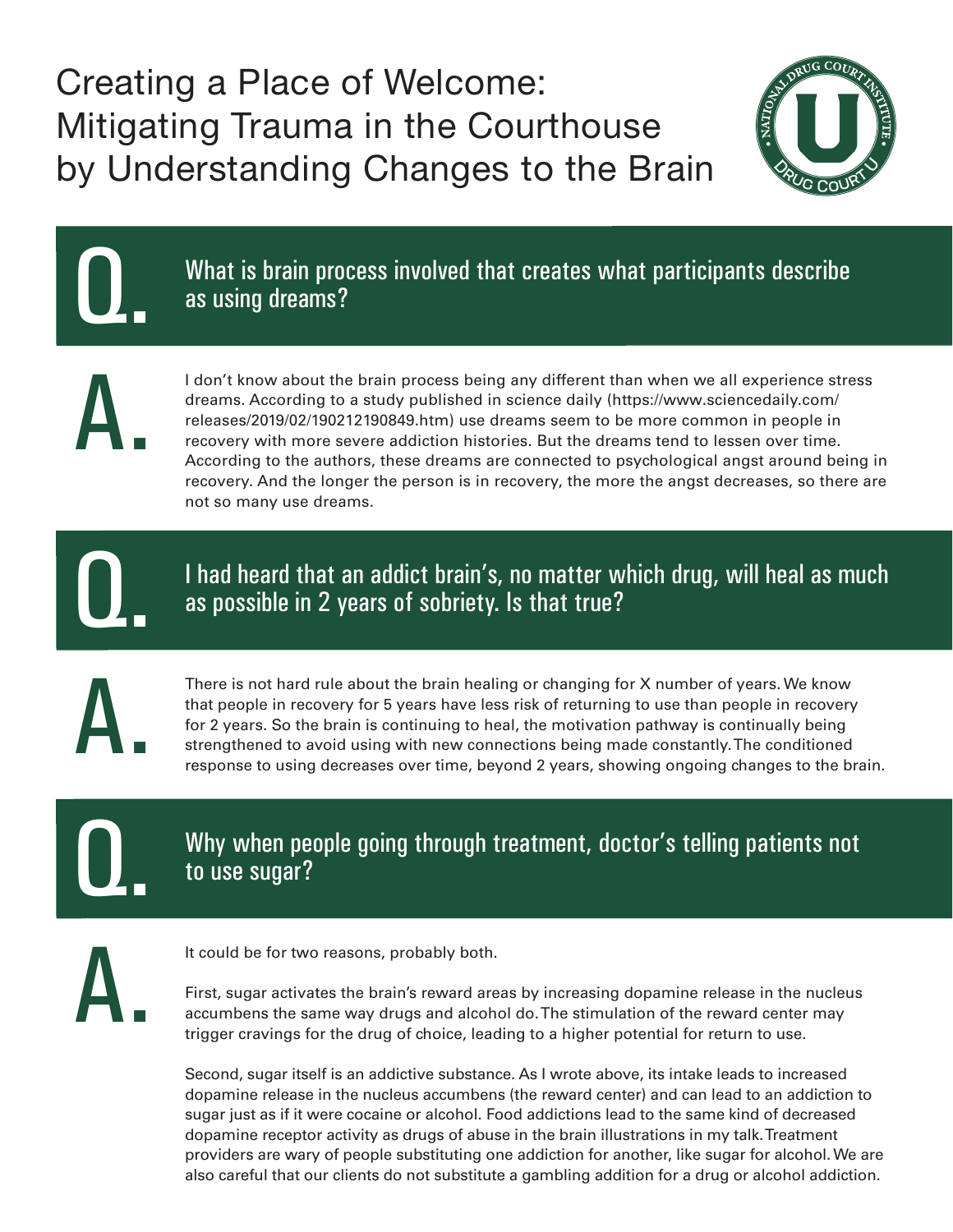

| How/why did you go from neuroscientist to judge? What inspired<br>the change?                                                                                                                                                                                                                                                                                                                                                                                                 |
|-------------------------------------------------------------------------------------------------------------------------------------------------------------------------------------------------------------------------------------------------------------------------------------------------------------------------------------------------------------------------------------------------------------------------------------------------------------------------------|
| It was a burnout story. I got burned out working in the lab and decided to pursue a different<br>path. When I went to law school, I thought I would do patent law or intellectual property law,<br>but I loved being in the courtroom. I ended up as a public defender in Detroit but moved to<br>Northern New Mexico in 2011. I practiced family law in tribal and state courts. The Pueblo of<br>Pojoaque liked my style and invited me to apply to be their judge in 2013. |
| Does the brain generally go back to square one in terms of dopamine<br>receptors when they relapse?                                                                                                                                                                                                                                                                                                                                                                           |
| With a short term return to use, after the brain has healed, it doesn't go back to the same place<br>it was when the person was deep in use. We know this because when people with months of<br>sobriety have a return to use, they are generally able to get back on track fairly quickly and don't<br>lose all the momentum and ability to process information that they have gained.                                                                                       |
| Can that also explain depression in people with trauma history?                                                                                                                                                                                                                                                                                                                                                                                                               |
| Not sure what this refers to but trauma history and depression are often linked and have many<br>of the same symptoms.                                                                                                                                                                                                                                                                                                                                                        |
| Can I be reminded of who the person was that she mentioned who did the<br>Ted Talk where Rat Park was addressed?                                                                                                                                                                                                                                                                                                                                                              |
| Johan Hari<br>https://www.ted.com/talks/johann_hari_everything_you_think_you_know_about_addiction_is_<br>wrong?language=en                                                                                                                                                                                                                                                                                                                                                    |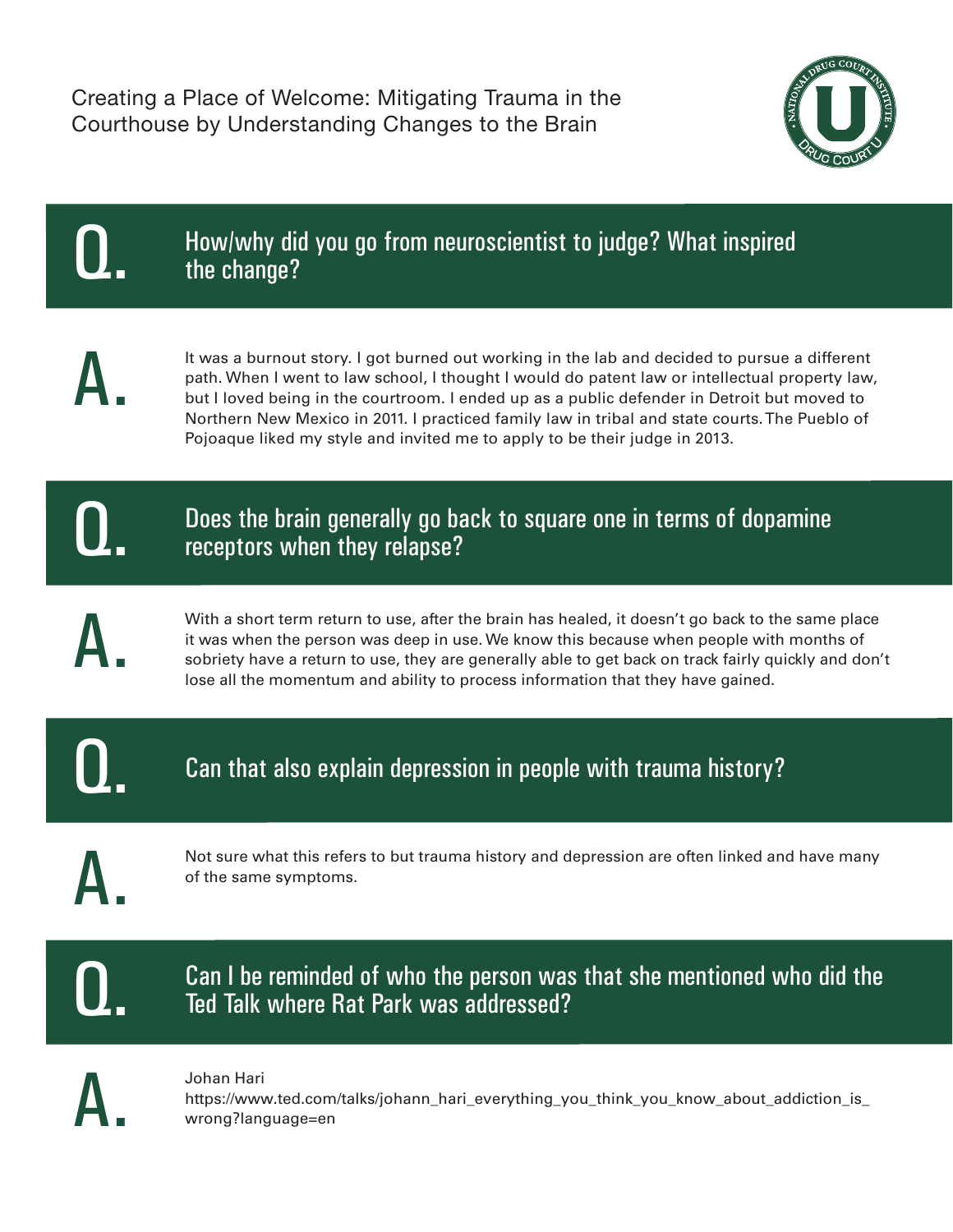

| Should programs look to extend past a year to a minimum of 18 months<br>or longer to allow further brain recovery?                                                                                                                                                                                                                                                                                                                                                                                                                                                                                                                                                  |
|---------------------------------------------------------------------------------------------------------------------------------------------------------------------------------------------------------------------------------------------------------------------------------------------------------------------------------------------------------------------------------------------------------------------------------------------------------------------------------------------------------------------------------------------------------------------------------------------------------------------------------------------------------------------|
| I think that would generally be a good idea because it gives a longer period of stable recovery<br>for the person to build habits of recovery and focus on building recovery capital. Adding<br>six months of aftercare with regular check-ins after graduation is a what we've attempted to<br>accomplish. There was a study that showed that checking in with graduates regularly, even<br>without any power over the graduate, increases the likelihood that they will stick with recovery.                                                                                                                                                                      |
| But it's hard if you lose jurisdiction over the person after a year for misdemeanors. The person<br>has no reason to answer your calls. Some love staying connected but most are done. Adding a<br>mandatory extra six months is a hard sell to keep people in a program that would be longer than<br>their misdemeanor probation term.                                                                                                                                                                                                                                                                                                                             |
| What is a Trauma Certification? How long was the trauma training? Do you<br>recommend a particular Trauma Certification program? What is the contact<br>information regarding the Trauma Certification?                                                                                                                                                                                                                                                                                                                                                                                                                                                             |
| My staff and myself did a general certification after a six part self-directed online trauma<br>training through the International Trauma Training Institute (https://traumaonline.net/). There<br>was a test after each part and a final test we had to pass to get a certification. The one we took<br>was treatment focused with some discussion of what is happening physiologically.<br>I think there are lots of trauma trainings available online or by request for court staff. So don't<br>get hung up on getting a trauma certification because it does cost about \$200 for each person.<br>I would seek out more general trainings, like through NADCP. |
| How far do you go with rules reduction? On Zoom, I am seeing parents try<br>to Vape or smoke during hearings and I feel like that's too lax (and don't<br>allow it) but would you allow that? You talk about power and control, but<br>isn't that the participant trying to push back on norms and rules?                                                                                                                                                                                                                                                                                                                                                           |
| For Zoom, I expect people to be in a quiet place where they can fully participate. I don't think<br>I would have a problem with someone smoking during a Zoom hearing if it wasn't interfering<br>with participation. But it could be pushing back against norms since obviously they couldn't<br>smoke in the courthouse. Each court/judge has to have their own limits and adhere to their                                                                                                                                                                                                                                                                        |

with participation. But it could be pushing back against norms since obviously they couldn't smoke in the courthouse. Each court/judge has to have their own limits and adhere to their own philosophies. One judge I know absolutely will not allow hats in the courtroom. My rules reduction goes farther than any other judge I know of. I don't allow clothing with marijuana or drug or alcohol references because that potentially affects other participants by being triggering.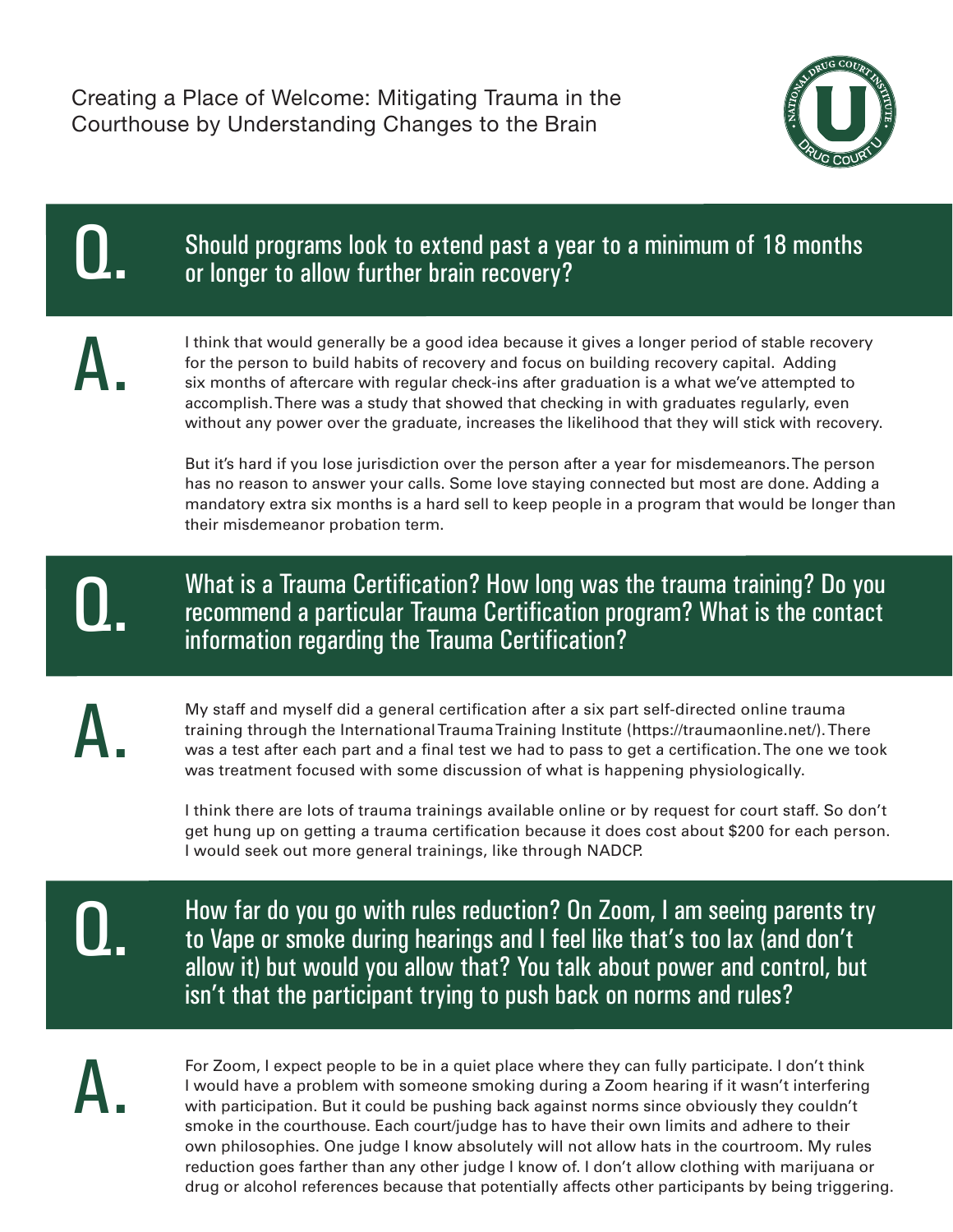Creating a Place of Welcome: Mitigating Trauma in the Courthouse by Understanding Changes to the Brain



| Is the sample progress note available? It would be nice to have a copy                                                                                                                                                                                                                                                                                                                                                                                                                                                                                                                                                                                                                      |
|---------------------------------------------------------------------------------------------------------------------------------------------------------------------------------------------------------------------------------------------------------------------------------------------------------------------------------------------------------------------------------------------------------------------------------------------------------------------------------------------------------------------------------------------------------------------------------------------------------------------------------------------------------------------------------------------|
| I've attached the fake weekly progress note. Our weekly report is tied to our database, so<br>each team member can input data in their arena (UA results, update treatment progress, MH<br>meeting, AA/NA meetings, etc.) and then we can all review it.                                                                                                                                                                                                                                                                                                                                                                                                                                    |
| With using those specific questions do the participants ever feel (report)<br>like too much information is being given to the courts? Like their privacy<br>is being compromised.                                                                                                                                                                                                                                                                                                                                                                                                                                                                                                           |
| I haven't had the problem of participants feeling like the court gets too much information.<br>Of course we have all releases of information signed. The participant doesn't see the weekly<br>report, that is a staffing tool that we don't even print out: we share it on a large monitor<br>in the courtroom and on screenshare for Zoom. The treatment providers of course have<br>professional confidential obligations, even with a release of information.<br>Clients sometimes get unhappy about me asking about returns to use or other negative<br>actions from the week that may lead to a sanction. They don't want their peers to know, but<br>that it part of wellness court. |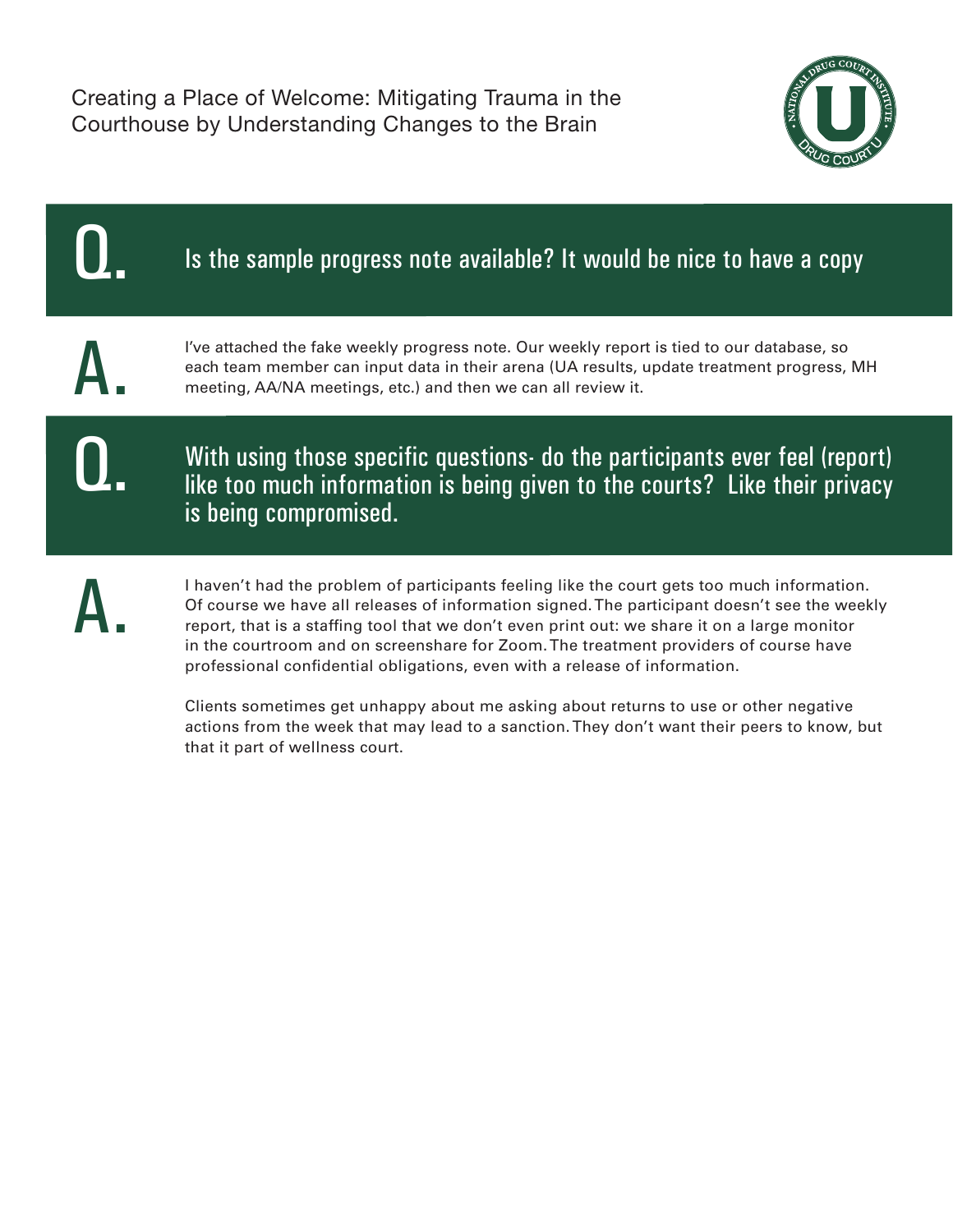

Q.

To know the real effects of a brain scan wouldn't we need the scan of the individual prior to substance use? How do we really know that the Brain never fully gets back to what is considered normal for the individual? Also, if someone gets into substance use would they not have less dopamine and higher serotonin levels prior to the development of addiction compared to someone who never experienced addiction associated with the control group? P.S. very good information thank you so much!!! Also, for all those interested in more information with the connection between addiction and trauma. I would recommend" In the Realm of Hungry Ghost: Close Encounters with addiction" by Gabor Mate… it is a must read for those involved in addiction and drug courts.



I love Gabor Mate. Excellent book.

Yes, to be scientifically rigorous, the person would be scanned before substance misuse, but that's not going to happen, of course. We don't know for sure that the brain does not go back to what it was like before use but we know that after even decades of sobriety, people in recovery can be triggered into use or be tempted to use their drug of choice.

The interplay of dopamine, serotonin, and other neurotransmitters in addiction is highly complicated. Different people have different drugs of choice (like alcohol rather than opioids) potentially because of the different levels of the various neurotransmitters and receptors. Everyone's brain is different. There are lots of factors that may make someone more susceptible to becoming addicted, including genetics, trauma history, environmental factors (stress), and epigenetics. Scientists are working to tease out the factors that lead to addiction or can help someone recover.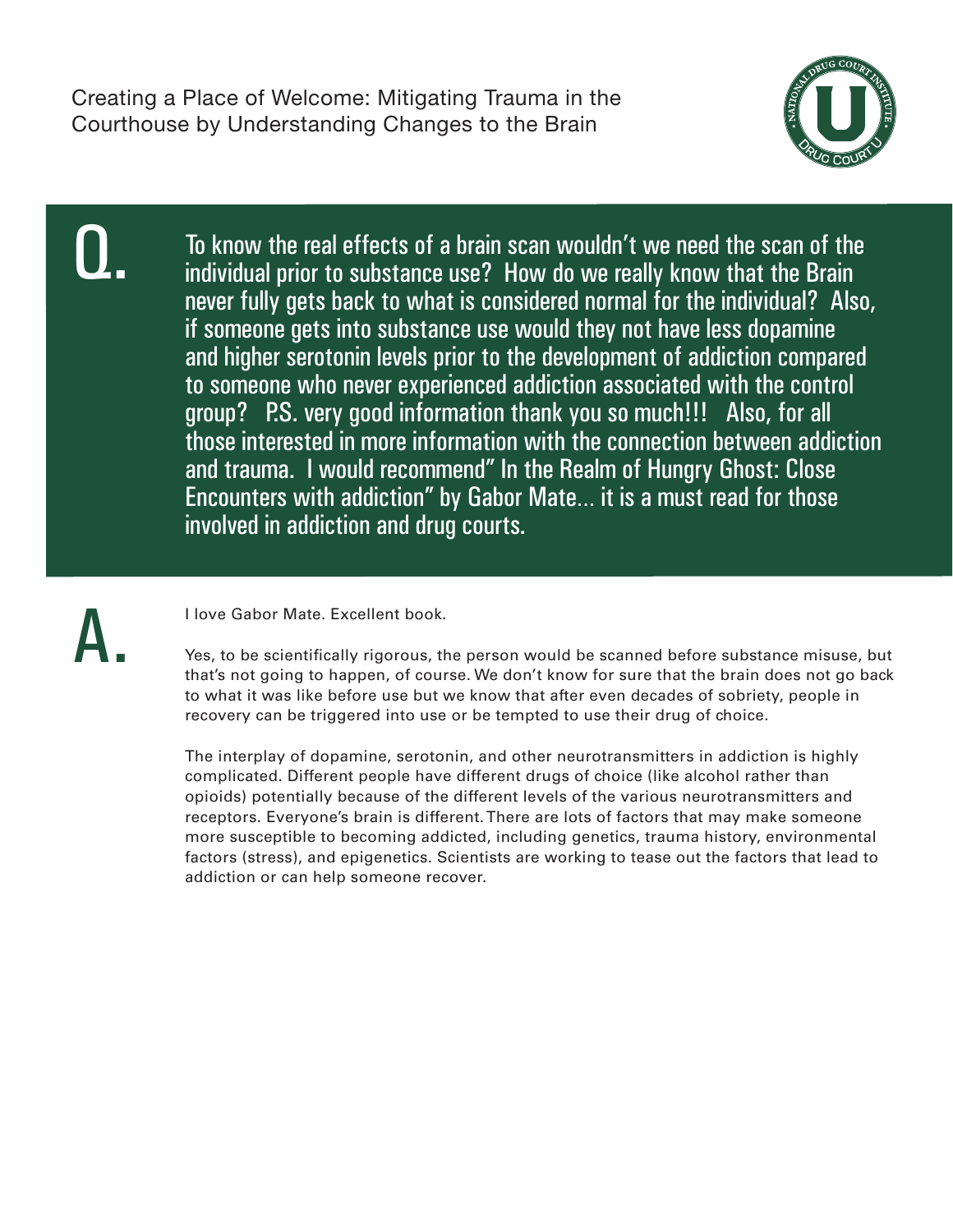Creating a Place of Welcome: Mitigating Trauma in the Courthouse by Understanding Changes to the Brain



Q.

Can you talk about resilience and how that can be identified and supported?

A.

I think of resilience as the brain healing. We see it with positive actions taken by our participants and encourage any positive steps. Like showing up at the beginning, even if late. Eventually, participants will start showing up on time and actively participating in their treatment. This, to me, is the resiliency of the brain healing over the months of the program.

Because stress is so closely linked to return to use, I encourage my staff to be positive about participants and reduce stress/fear of non-compliance. Of course, probation officers have a very different role than treatment providers but our PO's try to create positive interactions that encourage positive strengths-based change.

Of course, not everyone succeeds. Some abscond or simply do not improve no matter what efforts the team is putting in or are detrimental to the other participants (disruptive, etc.)

Q.

## What certificate or title, should we look for when referring a client for trauma therapy? Is it a trauma certified clinician?

A.

There are lots of certifications that treatment providers may have, depending on their license. One common title is Certified Clinical Trauma Professional (CTTP). It's important to make sure that the treatment provider has some specialized trauma continuing education or coursework. Ask the treatment provider about their experience or training in trauma therapy to make sure they are qualified.

Q.

How should a case manager approach a client who shares he needs help dealing with his PTSD, but when the appointment is made… he doesn't show up?

A.

In that case, I have the case manager keep trying to reach out and reschedule. If the person is interacting with other team members, they will work together to remind the person of the importance of showing up for the appointment. Sometimes it will take a while to get the person to buy-in and you might have to let it go until more trust is established. The person may not be ready yet.